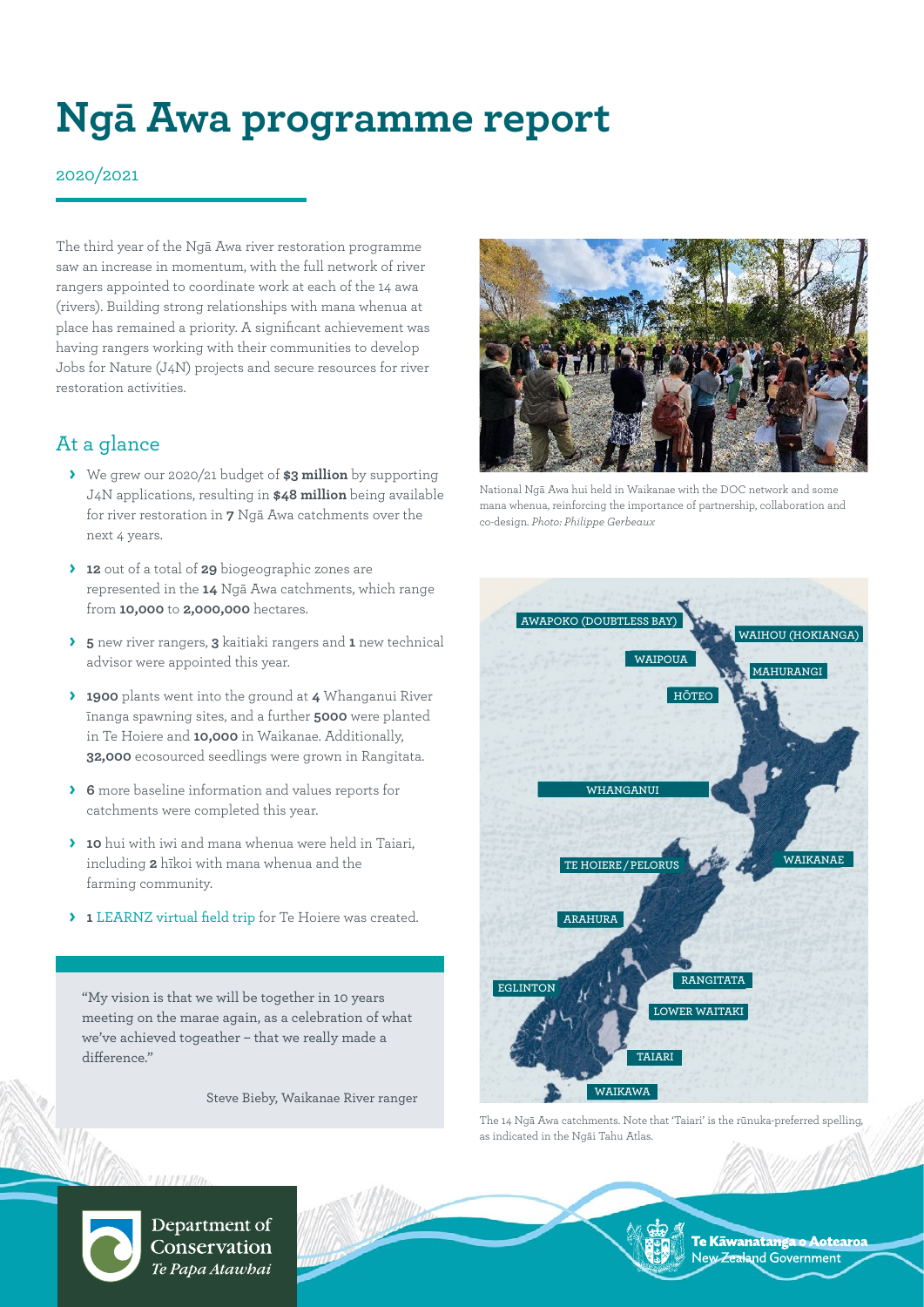# Programme highlights by river

#### **Arahura**

- **› People:** A catchment vision document is being developed with Mawhera and Ngāti Waewae, rangitahi education programmes are being run, and Ngāti Waewae iwi have been trained to carry out cultural health assessment fieldwork.
- **› Research:** A cultural health assessment report has been drafted and a geomorphic study of the catchment has been completed.
- **› Restoration:** The local community is planting natives at Arahura Pā and a plant nursery has been established, where locally sourced seed is being grown for future planting. We also supported a successful Provincial Growth Fund (PGF) project for riparian planting and a J4N application.



Inspecting new riparian planting in the lower Arahura River. *Photo: Philippe Gerbeaux*

#### **Awapoko**

- **› People:** We are building partnerships and establishing synergies between a number of agencies and groups working in the catchment. Connections are also being built between newly recruited freshwater staff across other Department of Conservation (DOC) programmes in Northland and Northland Regional Council to collectively increase capability.
- **› Research**: A baseline literature review of values, monitoring, freshwater restoration programmes and research needs has been drafted, and an īnanga salt wedge and spawning survey has been completed. Wetland mapping work is also underway and environmental DNA (eDNA) baseline sampling has begun.
- **› Restoration:** The catchment īnanga spawning survey showed variability between sites and informed the process of defining sites in the Northland Regional Plan.

# **Eglinton**

- **› People:** Discussions were held with Ōraka Aparima rūnaka to identify whether this awa is their priority for restoration and to inform a review of this catchment selection.
- **› Research:** A baseline report on catchment values and information has been completed.

# **Hōteo and Mahurangi**

- **› People:** The kaitaiki ranger is contributing to a cultural health index framework led by kaitiaki through the Hōteo sediment reduction project. We have supported training with Wai Care for kaitiaki and Ngāti Manuhiri kaimahi, and maramataka training and wānanga planning has been resourced. A hīkoi took place with mana whenua to a public conservation land (PCL) restoration site.
- **› Research:** The wetland delineation project is close to completion and a report on PCL sites has been completed, with planning for PCL site surveys now underway. An archaeology report for the restoration project has also been completed, along with a desktop geomorphological assessment, and a literature review has been scoped for Mahurangi. A review of fish passage data is underway and an iwi interests report has been completed.
- **› Restoration:** The Hōteo Gorge PCL site restoration plan has been prepared and waterway habitat surveys are planned. We also contributed to restoration activities undertaken by wider project partners. Goat control has been carried out in riparian and wetland areas, and three fencing projects are underway.

#### **Rangitata**

- **› People:** A partnership has been formalised with Arowhenua rūnaka through a funding deed and rūnaka capacity during field work has been built. Engagement workshops were held with Arowhenua and others.
- **› Research:** Year 1 of the hāpua (coastal lagoons) fish survey, research on Stokell's smelt (with mana whenua and agencies), and an upland longjaw galaxiid survey and report have been completed. Additionally, a scholarship supported a summer internship for social science research with upper Rangitata landholders and river sediment research by a PhD student has continued.
- **› Restoration:** Restoration plans have been completed for six sites and willows have been removed at McKinnon's Creek in preparation for restoration. Considerable support has been provided to get two J4N projects worth \$16 million up and running in the catchment.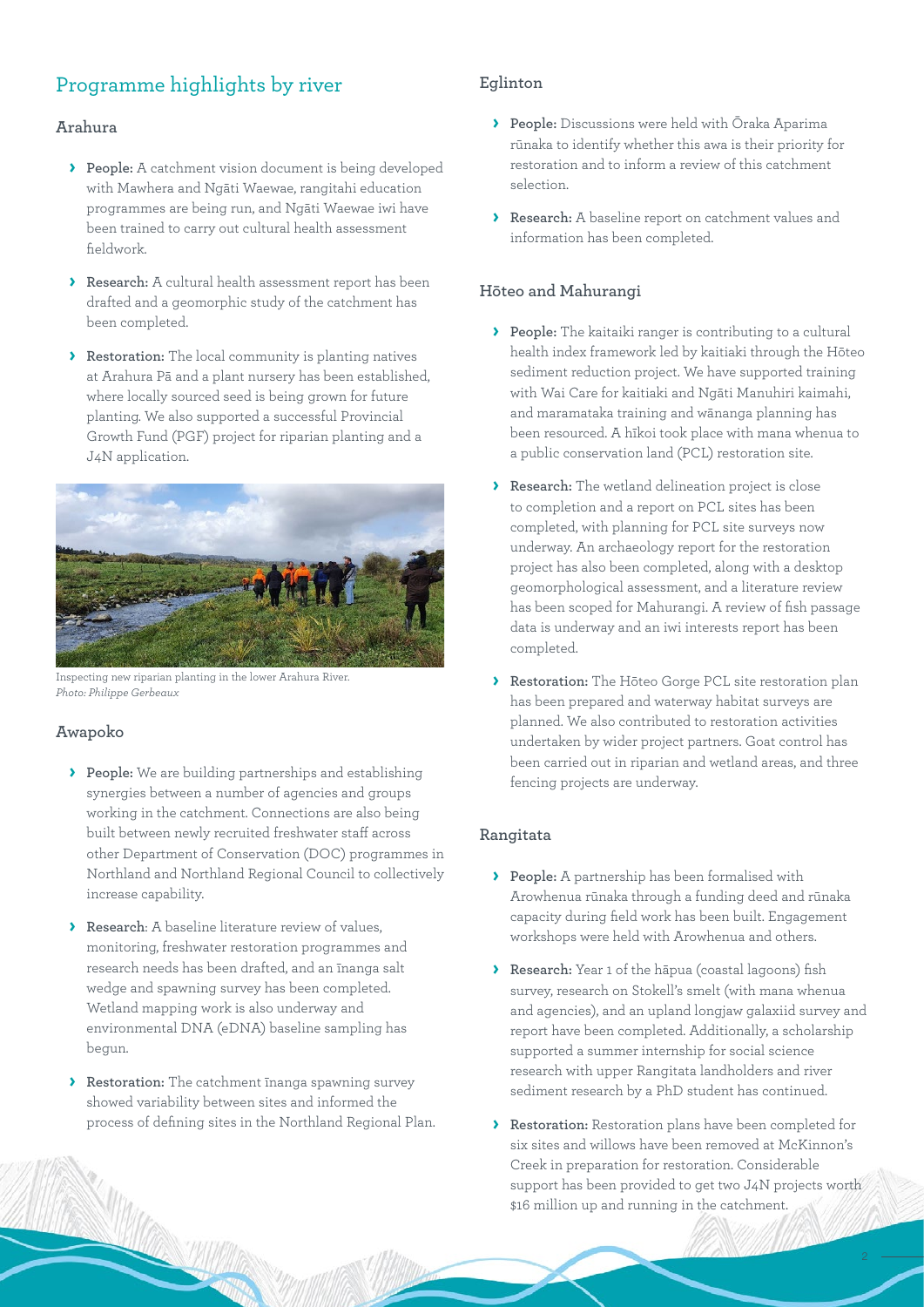#### **Taiari**

- **› People:** A Deed of Grant to resource mana whenua was signed, and collaboration, partnership and co-design with mana whenua and catchment stakeholders were a focus. Meetings were held with 66 individuals or groups about the project, including 10 hui with mana whenua. A successful hīkoi was also held with mana whenua and the farming community to learn about restoration planned by the Tiaki Maniototo group in the upper catchment.
- **› Research:** A review of values, freshwater restoration programmes and research needs in the catchment has been completed.
- **› Restoration**: Ōtākou rūnaka successfully secured a \$5 million J4N project for Te Nukuroa o Matamata, which will deliver restoration activities in the Waihola and Waipōuri catchments.

#### **Te Hoiere / Pelorus**

- **› People:** Governance and a steering group formed in partnership with the community, mana whenua and agencies are leading a large-scale project, resourced by a variety of funding. DOC's contribution funded a virtual field trip, and a funding deed with Ngāti Kuia and Rangitāne enabled iwi to contribute to the steering group. An integrated catchment plan has been developed, funded by the Ministry for the Environment (MfE), and whānau and community engagement events were held to seek input for this plan.
- **› Research:** A geomorphology desktop review has been completed, and a wider project has carried out baseline monitoring and catchment condition surveys funded by MfE, as well as a community water quality monitoring programme supported by Landcare Trust.



Project co-chair Waihaere Mason and Lewis Smith Ngāti Kuia at the launch of the integrated catchment plan for Te Hoiere. *Photo: Melissa Banks*

**› Restoration:** Wider project partners are undertaking restoration activities (not directly funded by DOC) involving a number of planting days. The Te Hoiere / Pelorus project successfully secured \$7.5 million J4N funding for restoration work in the catchment and for establishing a native plant nursery on Ngāti Kuia land.

# **Waihou**

- **› People**: A DOC kaitiaki ranger has been employed to work with Ngāti Tara and build relationships with other kaitiaki. Field work and wānanga were held with Ngāti Toro kaitiaki and kuia, and aspirations for awa and forest health were set with Puketī Forest rōpū. A hapū engagement plan is underway, and synergies between Puketī Forest rōpū and J4N funding are being established (eg predator control to protect īnanga eggs). Connections are being built across Northland DOC freshwater programmes and with Northland Regional Council.
- **› Research:** A baseline literature review of values, monitoring, freshwater restoration programmes and research needs is being drafted, and an īnanga salt wedge and spawning survey has been completed. Wetland mapping work is underway and eDNA baseline sampling has begun.
- **› Restoration:** The catchment īnanga spawning survey showed variability between sites and informed the process of defining sites in the Northland Regional Plan.

#### **Waikanae**

- **› People:** The Waikanae ki Utu ki Tai Project (WKUKT) has been structured as a Treaty house partnership between mana whenua Ātiawa ki Whakarongotai, Kāpiti Coast District Council (KCDC), Greater Wellington Regional Council (GWRC) and DOC. The Ātiawa ki Whakarongotai Kaitiakitanga Plan is a foundation document for the project. The third year of the Deed of Grant (from DOC, GWRC, KCDC) provided support for Ātiawa ki Whakarongotai involvement. A draft restoration action plan based on shared values and priority objectives agreed by iwi and community representatives is now ready for engagement with the Waikanae community.
- **› Research:** A desktop geomorphological assessment has been completed. Proposals are being developed for new geographic information systems (GIS).
- **› Restoration:** A 4-year \$8.5 million Waikanae J4N project has been developed by WKUKT partners. The first 6 months of operation was celebrated with a graduation of the first kaimahi crew at Whakarongotai Marae.